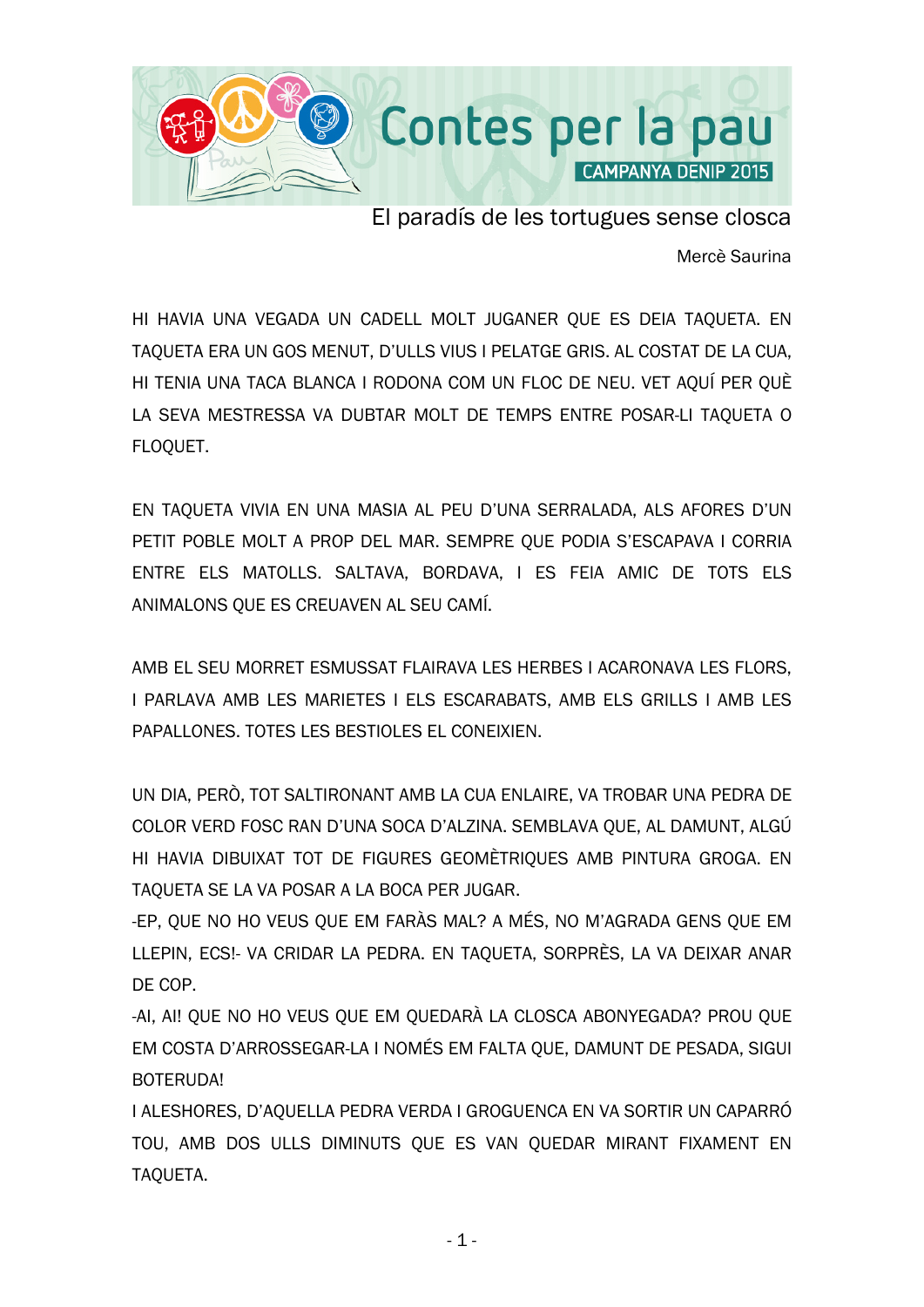POBRE TAQUETA! NO SE'N SABIA AVENIR! UN ROC QUE PARLAVA, ARRONSAVA EL COLL I, DE TANT EN TANT, TREIA QUATRE POTES PELS COSTATS!

-NOI, SEMBLA QUE NO HAGIS VIST MAI CAP TORTUGA! EM DIC TESTA- VA EXCLAMAR AQUELLA MENA DE PEDROTA ESTRANYA.

I NO, NO N'HAVIA VIST MAI CAP. I AIXÒ QUE EN AQUELLA ZONA N'HI VIVIEN A CENTENARS!

EN TAQUETA ERA TAN ALEGRE I XERRAIRE QUE, DE SEGUIDA, VA COMENÇAR A ATABALAR LA TESTA AMB LLADRUCS I PREGUNTES.

-PER QUÈ VAS AMB AQUESTA PEDRA VERDOSA AL DAMUNT?

-NO, NO ÉS UNA PEDRA. ÉS LA MEVA CLOSCA: EM PROTEGEIX I EM FA DE CASA!- VA CRIDAR LA TESTA, HORRORITZADA QUE AQUELL CADELL FOS TAN IGNORANT.

-I DE QUÈ T'HA DE PROTEGIR?- VA BORDAR EN TAQUETA QUE, COM QUE ERA TAN JOVE, NO SABIA RES DELS PERILLS DE LA VIDA.

-DONCS DE LA GUILLA, QUE SE'M MENJARIA! O DELS SENGLARS I LES GENETES, QUE DEVOREN LES TORTUGUES SENSE MIRAMENTS SOBRETOT QUAN SÓN PETITES I TENEN LA CLOSCA TOVA! I DELS GOSSOS TAFANERS COM TU QUE, JUGANT, JUGANT, EM CLAVEN ELS QUEIXALS I EM DEIXEN PLENA DE BAVALLES! -OSTRES! SI TOT EL DIA DUUS AQUEST CAU AL DAMUNT... NO ET POT TOCAR EL SOL A LA PELL? NI ET POT REMULLAR LA PLUJA? NI POTS NEDAR?

-NO...- VA RESPONDRE LA TESTA UNA MICA TRISTA. A DIFERÈNCIA DE LES SEVES COSINES, LES TORTUGUES DE RIEROL, ELLA AMB PROU FEINES SABIA NEDAR PERQUÈ LA CLOSCA LI PESAVA MOLTÍSSIM.

EN TAQUETA ES VA QUEDAR PENSATIU: COM POT SER QUE ALGÚ NO HAGI NOTAT MAI L'ESCALFOR DEL SOL A LA PANXA? SI ÉS UNA SENSACIÓ MERAVELLOSA! O LA PLUJA MULLANT-LI EL COS? O AQUELLA FRESCOR QUAN ENFONSES EL CAP DINS L'AIGUA PER TRAVESSAR UNA RIERA?

-AIXÒ NO POT SER, HI HEM DE POSAR REMEI!- VA CONTESTAR DECIDIT EL GOSSET -TESTA, TREU-TE LA CLOSCA!

-ETS BOIG O QUÈ?- VA CRIDAR LA TORTUGA- QUE NO VEUS QUE NO DURARÉ NI DEU SEGONS? QUALSEVOL DESAPRENSIU EN FARÀ MAL! MIRA, AQUELL OCELLOT MATEIX SE'M LLANÇARÀ AL DAMUNT I JA HAURÉ BEGUT OLI!

EN TAQUETA VA ALÇAR LA MIRADA ENLAIRE I VA VEURE UN ESPARVER PLANANT PER LA BLAVOR DEL CEL.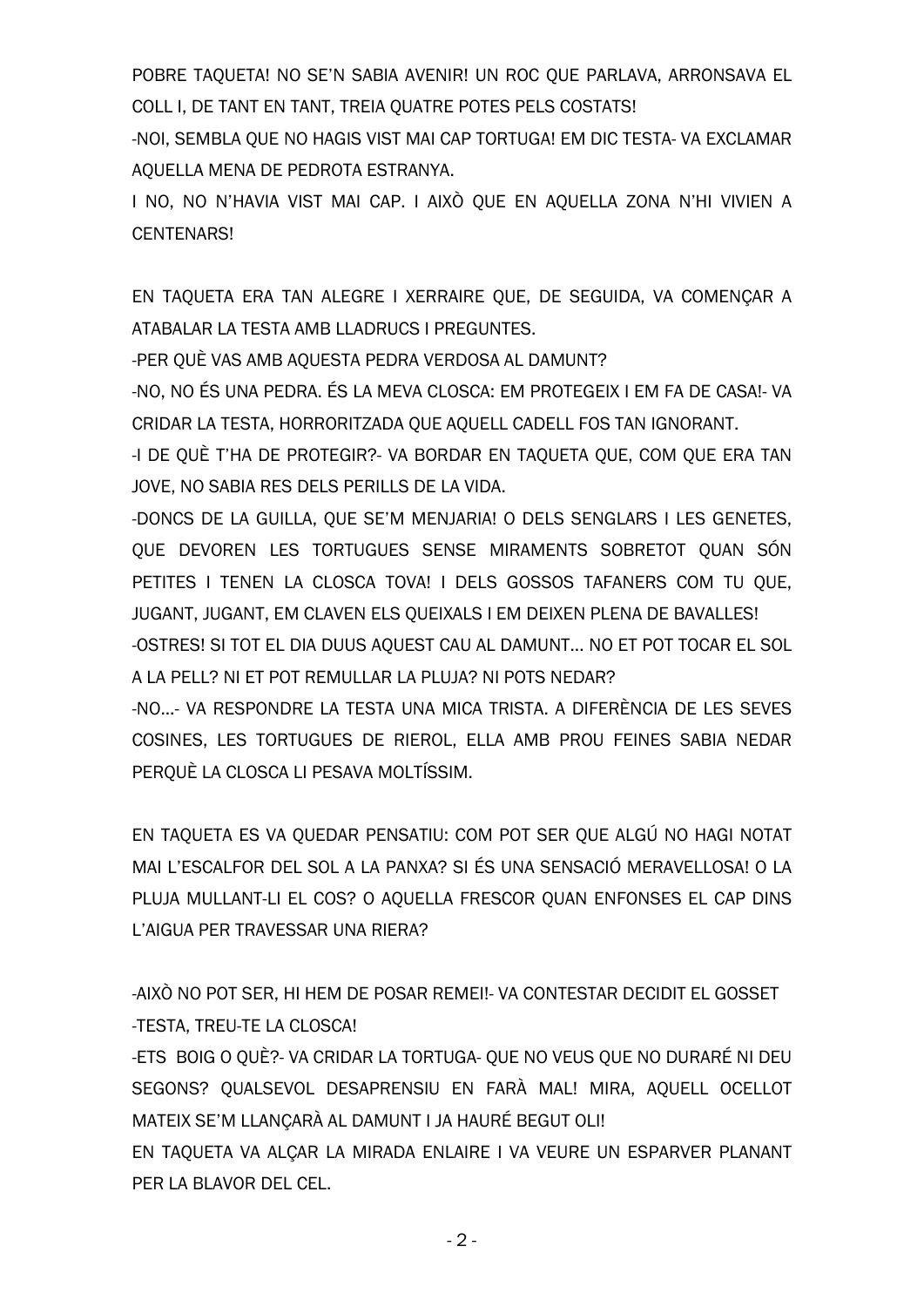NO HI HAVIA PENSAT MAI, EN TOTES AQUELLES AMENACES DE QUÈ LI PARLAVA LA TORTUGA. VA MARXAR CAP A CASA PREOCUPAT, AMB LA CUA ENTRE CAMES, I NO VA DORMIR EN TOTA LA NIT: VA AIXECAR-SE DEL SEU JAÇ CENT VEGADES FINS QUE VA TROBAR UNA SOLUCIÓ.

AL MATÍ VA REUNIR TOTES LES BÈSTIES DEL MAS PER EXPOSAR-LOS EL QUE HAVIA TRAMAT. TOT SEGUIT, TAMBÉ VA PARLAR AMB ALTRES GOSSOS AMICS SEUS. TOTHOM ESTAVA DECIDIT A PARTICIPAR EN EL PLA QUE HAVIA IDEAT AQUELL CADELL TAN EIXERIT. ARA ERA QÜESTIÓ D'EXPLICAR-HO A LA TESTA.

-PER QUÈ NO VÉNS DIMECRES AMB TOTES LES TEVES AMIGUES TORTUGUES, AMB TOTS ELS TEUS PARENTS I AMB TOTES LES GERMANES QUE TINGUIS? - VA DIR EN TAQUETA A LA TESTA.

I EL DIMECRES A MIGDIA UN ESTOL DE TORTUGUES ES VA PRESENTAR DAVANT LA MASIA. AL CAP D'UN MOMENT, TAMBÉ VAN APARÈIXER EN TAQUETA I LA SEVA MARE, LA DOLÇA, SEGUITS D'EN MIXU I LA NINA, ELS DOS GATS DE LA CASA; MÉS ENRERE, LA FLETXA, UNA EUGA ESVELTA, S'ACOSTAVA TROTANT AL COSTAT D'EN LLAMPEC, UN POLTRE PETIT QUE HAVIA NASCUT NO FEIA GAIRE; ENCARA S'HI COMPTAVEN TRES CABRES, UN BOC, I MITJA DOTZENA DE GOSSOS DE LES MASIES VEÏNES.

AL PRIMER MOMENT LES TORTUGUES ES VAN ESPANTAR I TOTES VAN AMAGAR-SE DINS LA CLOSCA.

-NO TINGUEU POR- VA CRIDAR EN TAQUETA- I SEGUIU-NOS!

LA CORRUA D'ANIMALONS ES VA DIRIGIR A LA PART DEL DARRERE DE LA CASA. HI HAVIA UN JARDÍ ESPAIÓS, VOLTEJAT PER UNA TANCA DE FUSTA I TOT D'HORTÈNSIES ROSADES. ENMIG, S'HI VEIA UNA BASSA NO GAIRE FONDA ON FEIA ANYS HAVIEN NEDAT ELS ÀNECS.

-MIRA, TESTA, HE PENSAT QUE US VINDRIA DE GUST TREURE-US AQUESTA CUIRASSA QUE PORTEU I BANYAR-VOS EN AQUEST ESTANYOL. DESPRÉS US PODRÍEU ESTIRAR PANXA ENLAIRE I NOTAR L'ESCALFORETA DEL SOL A LA PELL: US ENCANTARÀ!

-TAQUETA, JA T'HO VAIG DIR! -VA PROTESTAR LA TESTA- NO ENS PODEM TREURE LA CLOSCA. ENS PROTEGEIX!

-NO US HEU DE PROTEGIR DE RES. MIRA, PODEU DEIXAR LES CLOSQUES BEN ARRENGLERADES SOTA AQUELLA OLIVERA, AL COSTAT DELS BRUCS, COM SI FOS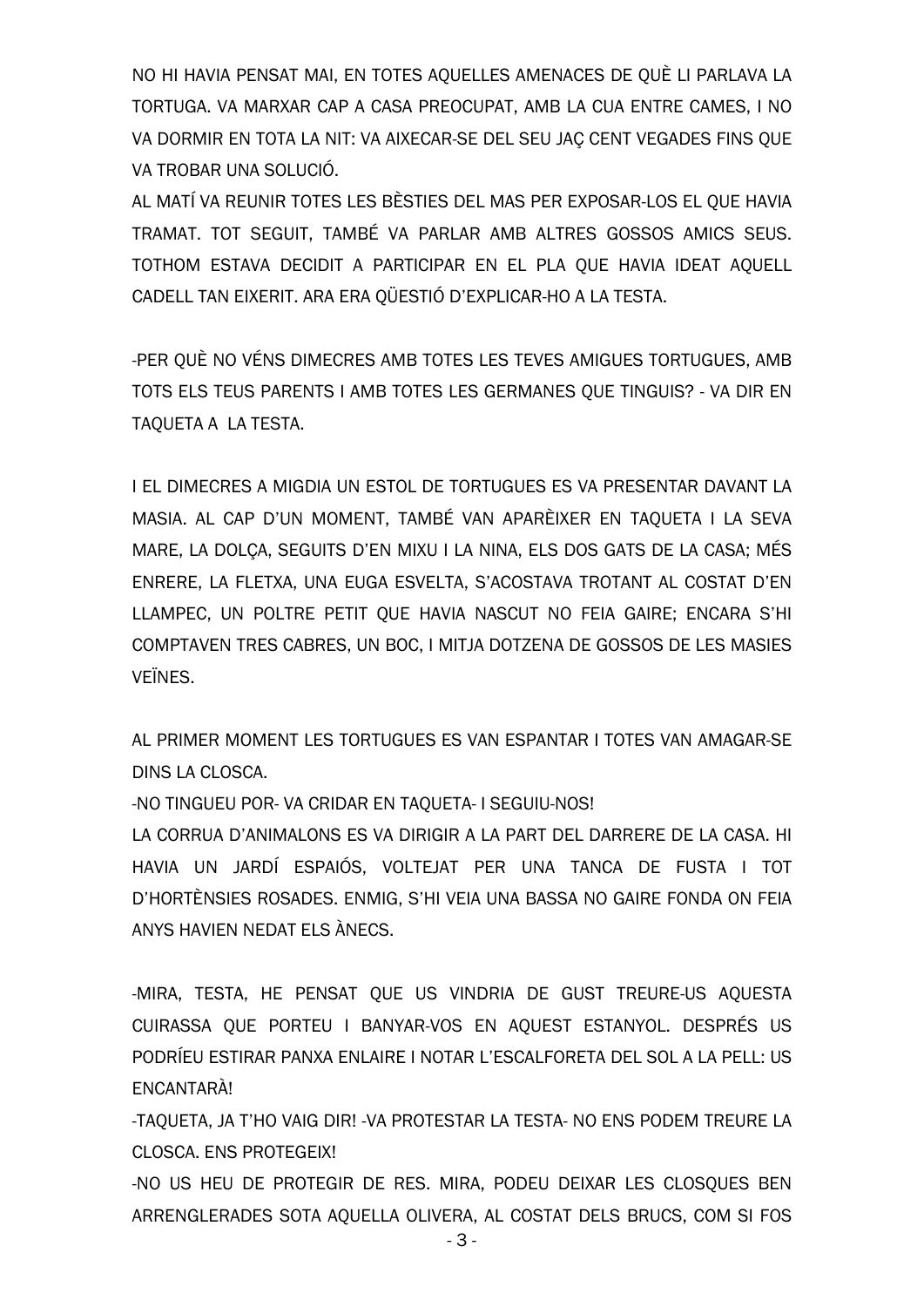UN APARCAMENT: EN MIXU I LA NINA SERAN ELS ENCARREGATS DE VIGILAR-LES. LA MEVA MARE I JO, JUNTAMENT AMB LA RESTA DE GOSSOS, ENCERCLAREM EL BASSIOL: NO PATIU, OUE NO DEIXAREM OUE CAP GUILLA NI CAP SENGLAR SE US ACOSTIN. TAMBÉ HI HA LA FLETXA I EN LLAMPEC QUE ESPANTARAN QUALSEVOL OCELLOT OUE US VULGUI CAPTURAR. I LES CABRES I EL BOC ESTARAN A L'AGUAIT AL PEU DE LA TANCA.

AQUELLA MUNIÓ DE TORTUGUES ES VAN MIRAR SORPRESES I AGRAÏDES. -QUÈ FEM, NOIES?- VA DIR AMB UNA VEU ROGALLOSA LA MÉS GROSSA DE TOTES OUE, DE BEN SEGUR, ERA LA MÉS VELLA.

-ENDAVANT!- VA CRIDAR LA TESTA TRENCANT EL SILENCI.

I. COM SI ANESSIN A UNA FESTA D'ESCUMA. LES TORTUGUES ES VAN TREURE LES CLOSOUES, PRIMER AMB UNA MICA DE VERGONYA, PERÒ DESPRÉS, ENMIG D'UNA ALEGRIA FORA MIDA I FENT UN GRAN GUIRIGALL, ES VAN LLANÇAR A L'AIGUA, SENSE GENS NI MICA DE POR. CARAM! QUINA SENSACIÓ MÉS REFRESCANT!

TOT SEGUIT. ALGUNES ES VAN ENDORMISCAR SOTA EL SOL CALENT DE PRINCIPIS D'ESTIU MENTRE LA RESTA ENCARA XIPOLLEJAVEN. ELS GOSSOS I LES CABRES ESTAVEN A L'AGUAIT DE OUALSEVOL SOROLL QUE VINGUÉS DEL BOSC. L'EUGA I EL POLTRE EREN ELS ENCARREGATS DE VIGILAR EL CEL. EN MIXO I LA NINA NO PERDIEN DE VISTA LES CLOSOUES APARCADES PROP DEL BRUC.

LA BANYADA VA TRANSCÓRRER PLÀCIDAMENT. QUIN GRAN DIA QUE VAN PASSAR LES TORTUGUES! FRESQUES I FELICES ES VAN TORNAR A POSAR LA CLOSCA I LA VAN ARROSSEGAR AMB MÉS ALEGRIA QUE ABANS.

A PARTIR D'AQUELL DIA, CADA DIMECRES ES REUNIEN TOTS PLEGATS A LA BASSA: A FINALS D'ESTIU ALGUNES TORTUGUES JA SABIEN NEDAR I TOT. I. COM MÉS CORRIA LA VEU, MÉS TORTUGUES S'HI PRESENTAVEN... VAN ARRIBAR A SER TANTES OUE S'HAVIEN DE REMULLAR PER TORNS!

EN TAQUETA VA FER UNA CRIDA PERQUÈ ES VA HAVER D'AMPLIAR L'APARCAMENT DE CLOSOUES I ES NECESSITAVEN MOLTS MÉS COL·LABORADORS. PERÒ TOTHOM ESTAVA DISPOSAT A DONAR UN COP DE MÀ EN AQUELLA INICIATIVA I VAN VENIR BESTIOLES I FERISTELES DE TOT ARREU: DEL POBLE, DEL BOSC, DE LES GRANGES I ELS MASOS VEÏNS. FINS I TOT ABELLEROLS QUE SOBREVOLAVEN ELS VOLTANTS